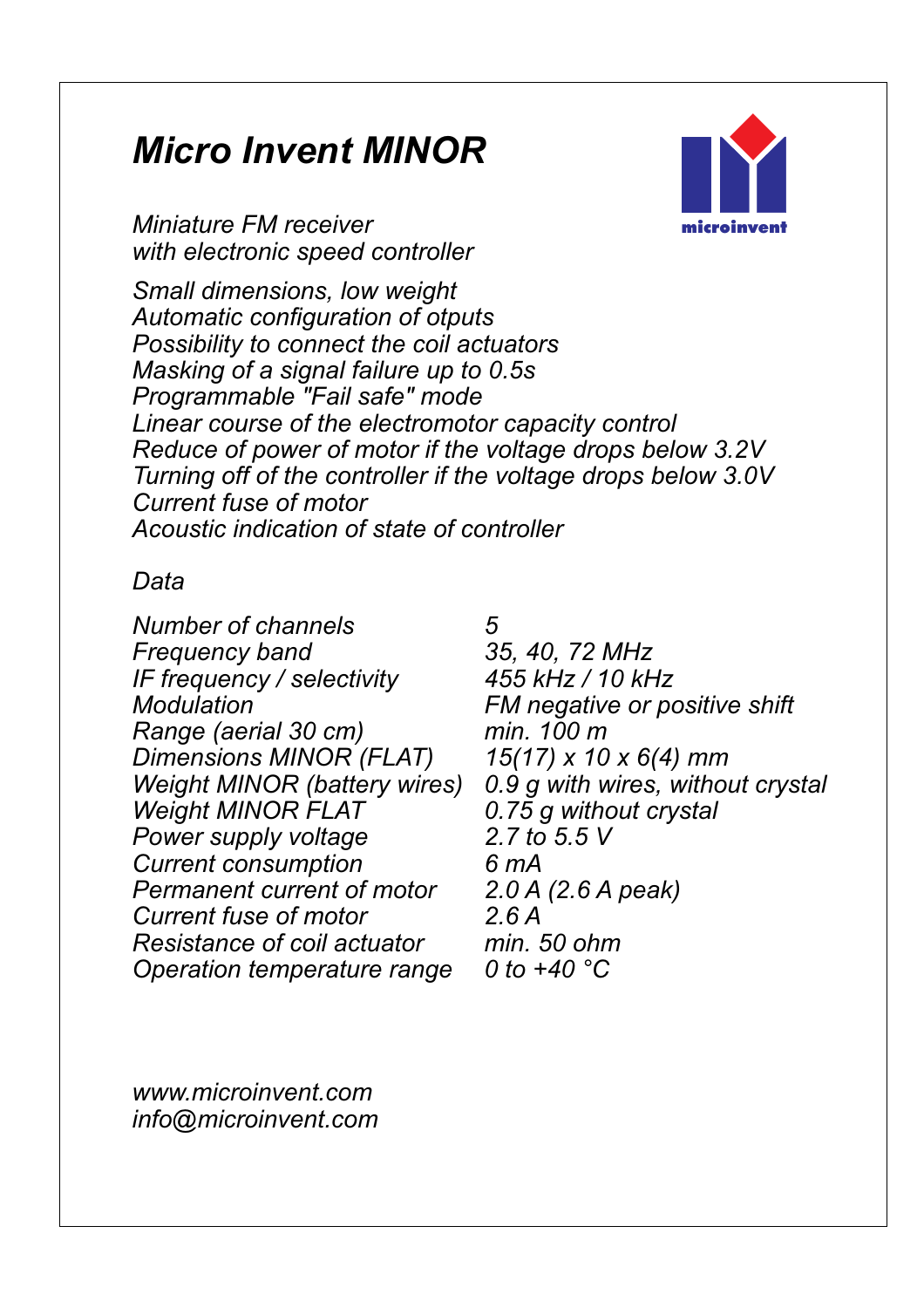# **MINOR** *MINOR*

*Dear modellers, you have received the subminiature five channel receiver MINOR with electronic speed controller. The receiver is designed with respect of achievement of very small dimensions and weight, it is intendend especially for micro RC models.*

*The receiver is equipped with miniature connectors for the connection of servos and motor and it has soldered aerial. Ouputs of receiver are adapted for the control of standard servos or simple coil actuators. Output of electronic speed controller is connected to 5th output of receiver.*

*is necessary to switch on transmitter prior to the connection of a The receiver differentiates whether standard servos or coil actuators are connected. When using coil actuators or motor, the battery to receiver and to adjust the "throttle" lever to minimal receiver must automatically configure its outputs and therefore it position.*

*The receiver is equipped with programmable "Fail safe" mode that sets and maintanes programmed the position of servos at signal blackout longer than 0.5 s. "Fail safe" setting is to be achieved by setting the required position of servos for example by transmitter controllers so that it was not necessary to hold the levers with our hands. Set "throttle" lever to minimal position. Then disconnect and again connect receiver battery and do not move the levers for at least 1 minute. Then switch off the transmitter and check whether servos "hold" the set position. Deactivation of "Fail safe" modeis to be achieved by not moving the transmitter levers for at least 2 minutes after switching the receiver on.*

*Warnings: Wrong polarity of battery or a short circuit of one of the outputs is likely to damage the receiver.*

*Keep the antenna away from the rest of the electrical instalation. and without motor running. Before the first flight of model we recommend range test with*